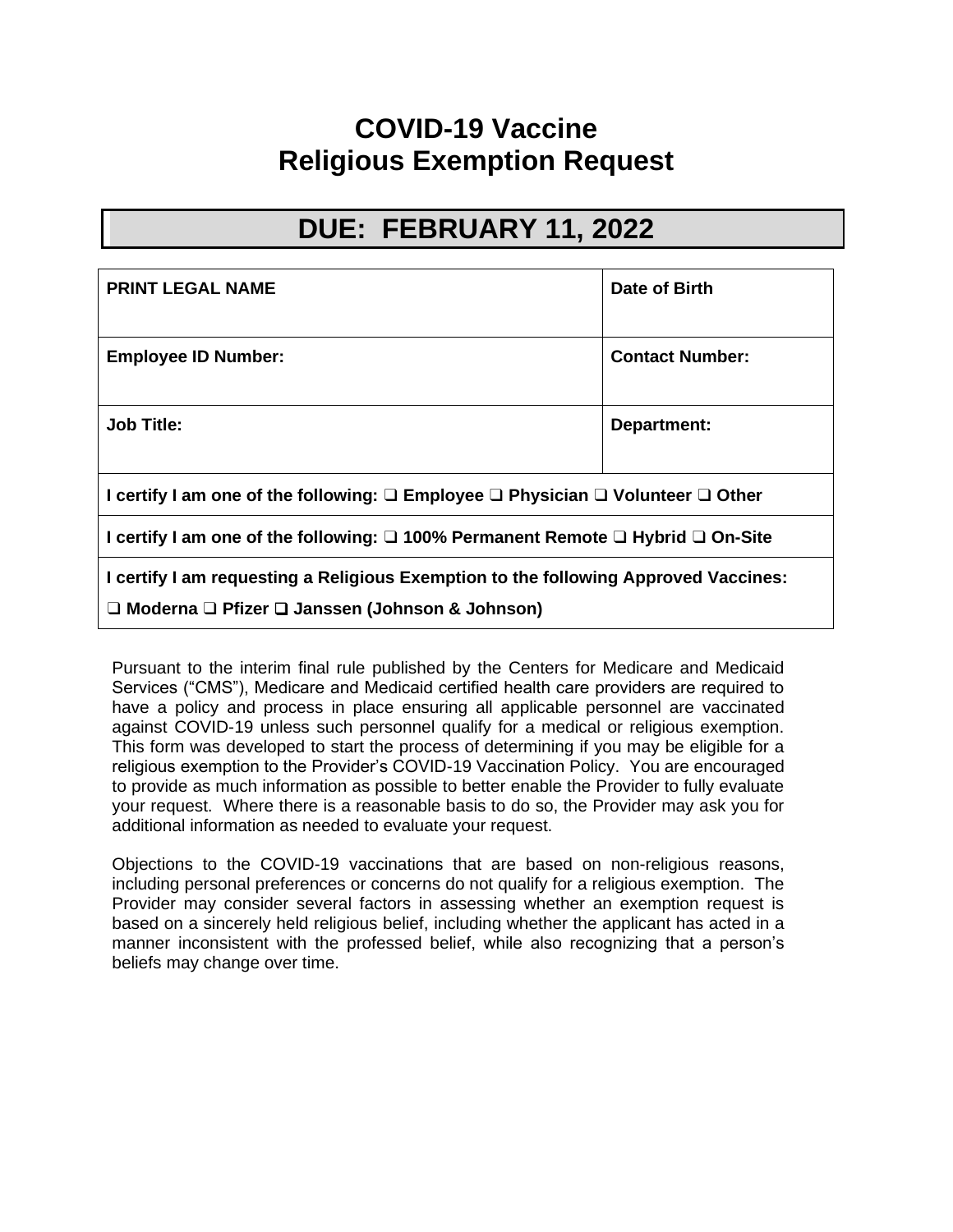**Any Employee/Physician/Volunteer/Other requesting a religious exemption to the mandatory vaccine requirement must complete this form in accordance with the COVID-19 Vaccination Policy:** 

1. Please describe the nature of your objection to the COVID-19 vaccination requirement.

2. Would complying with the COVID-19 vaccination requirement substantially burden your religious exercise or conflict with your sincerely held religious beliefs, practices, or observances? If so, please explain how.

- 3. Please provide any additional information that you think may be helpful in reviewing your request. For example:
	- a. How long you have held the religious belief underlying your objection?

b. Whether your religious objection is to the use of all vaccines, COVID-19 vaccines, a specific type of COVID-19 vaccine, or some other subset of vaccines: